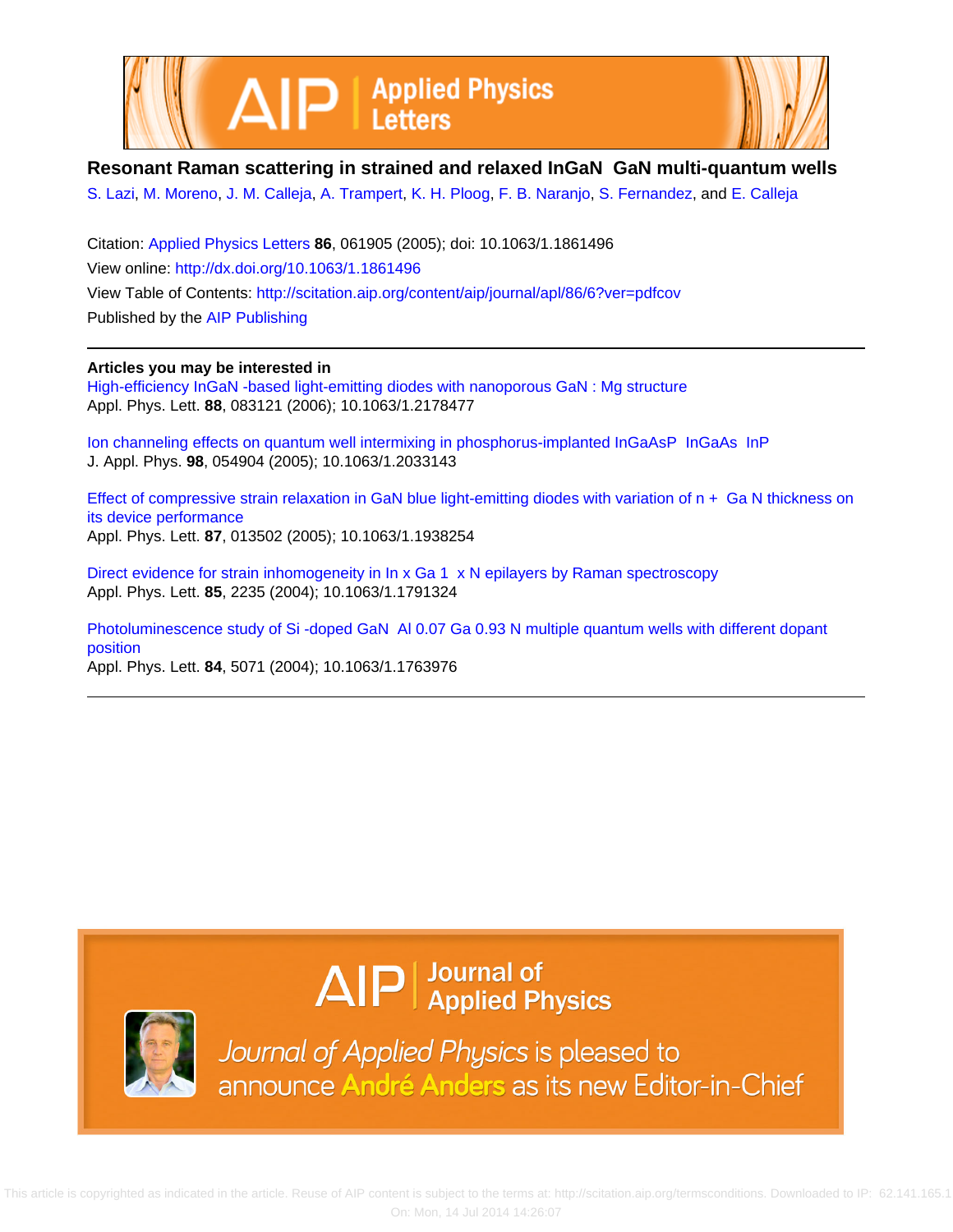## **Resonant Raman scattering in strained and relaxed InGaN/GaN multi-quantum wells**

S. Lazić, M. Moreno, and J. M. Calleja

*Departmento def Física de Materiales, Universidad Autónoma de Madrid, E-28049 Madrid, Spain*

A. Trampert and K. H. Ploog

*Paul Drude Institut für Festkörperelektronik, Hausvogteiplatz 5-7, D-10117 Berlin, Germany*

F. B. Naranjo, S. Fernandez, and E. Calleja

*Departamento de Ingeniería Electrónica, ETSIT, Universidad Politécnica de Madrid, E-28040 Madrid, Spain*

(Received 29 July 2004; accepted 7 December 2004; published online 1 February 2005)

The effects of the composition and strain in InGaN/GaN multi-quantum wells on their phonon frequencies have been determined using resonant Raman scattering in a wide energy range. In pseudomorphic quantum wells a strong compensation of both effects occurs, resulting in the InGaN *A*1LO phonon frequency being almost independent on In concentration. In relaxed quantum wells the  $A_1LO$  frequency is clearly below the GaN value and depends on the excitation energy, as reported in thick films. This variation, together with the resonance profile, gives a direct estimate of the In concentration and its fluctuations. © *2005 American Institute of Physics*.  $[DOI: 10.1063/1.1861496]$ 

The use of InGaN alloy layers in light emitting devices in the visible and UV ranges<sup>1</sup> has experienced an important growth in recent years. The use of spectroscopic methods to study material parameters, which are crucial to determine their optical properties is also increasing. In particular, photoluminescence (PL) emission has been widely used to determine the In concentration and its homogeneity, as well as the elastic strain and the corresponding piezoelectric field of InGaN layers.<sup>2</sup> Additionally, in quantum well  $(QW)$  systems the fluctuations in the well width and the possibility of In segregation $3$  have also been studied by optical methods. Among them, Raman spectroscopy has proven to be a powerful method to investigate the properties of InGaN layers. Raman spectroscopy has been used in thick  $\text{films}^{4-7}$  and in  $\rm QW$  systems.<sup>8–10</sup> If the Raman excitation is brought in resonance with the electronic transitions of the QW the enhanced scattering cross section allows to measure only few nanometers thick InGaN layers.<sup>9</sup> In inhomogeneous systems, resonant Raman scattering (RRS) has a maximum intensity at the *average* value of the energy gap. It therefore gives information on the average properties of the sample. This is in contrast to PL measurements, which, due to the efficient carrier relaxation, only involve the *lowest* transition energy,<sup>5</sup> corresponding to sample areas with extreme values of composition, strain, or piezoelectric field. RRS measurements in InGaN layers are scarce<sup>5,8,9</sup> due in part to the relatively uncommon use of tunable lasers for excitation in the blue-green spectral region. Sometimes this difficulty is overcome by varying the sample temperature to sweep through the resonant condition. This method has been used to record RRS profiles in InGaN QW.<sup>8</sup> The drawback of this method is that the temperature variation can strongly affect the strain, due to the difference in thermal expansion coefficients between the substrate and the rest of the sample or between GaN and InGaN. Consequently, the phonon frequency and the resonance energy itself are changed during the measurement.

In this letter we report RRS measurements in the excitation energy range between 2.0 and 3.0 eV at constant temperature in InGaN/GaN multiquantum wells  $(MQWs)$  for both pseudomorphic and relaxed samples. In the former we find an almost complete cancellation of the *A*1LO frequency decrease from GaN to InGaN due to the In incorporation with the frequency increase due to the biaxial compression, as in the case of strained thicker layers.<sup>7</sup> The relaxed sample has a lower  $A_1$ LO frequency, which depends on the excitation energy due to selective resonant enhancement. This variation, together with the resonance energy, allows the determination of the In concentration and its fluctuation range.

The samples studied are formed by five QWs of InGaN with nominal In concentration around 15% separated by GaN barriers. They have been grown by molecular beam epitaxy (MBE) on a  $(0001)$  300 nm thick GaN template deposited on a sapphire substrate.<sup>11</sup> The growth temperature of the wells and the barriers was the same  $(570 \degree C)$ , to avoid In desorption during the process. A GaN cap layer of 6 nm has been grown on top of the structure. The nominal dimensions and In content of the two samples studied (A and B) are shown in Table I. The barrier and well widths  $(d_B \text{ and } d_w,$ respectively) have been estimated from x-ray diffraction and high resolution transmission electron microscopy (HRTEM). Asymmetric x-ray diffraction measurements performed in our samples indicate qualitatively that lattice relaxation in sample A is much stronger than in sample B. The RRS experiments were performed at room temperature using rhodamine 110 and stilbene 3 (UV pumped) dye lasers and an Ar-ion laser to cover the 2.0–3.0 eV spectral range. The typical excitation power was 30 mW. The scattered light was

TABLE I. Thickness of the quantum wells  $(d_w)$  and barriers  $(d_B)$  and In concentration  $(x)$  determined by XRD and HRTEM analysis.

| Sample | $d_w(nm)$ | $d_R$ (nm) | $\boldsymbol{\chi}$ |
|--------|-----------|------------|---------------------|
|        | 5.0       | 6.0        | 0.16                |
| B      | 2.5       | 5.5        | 0.14                |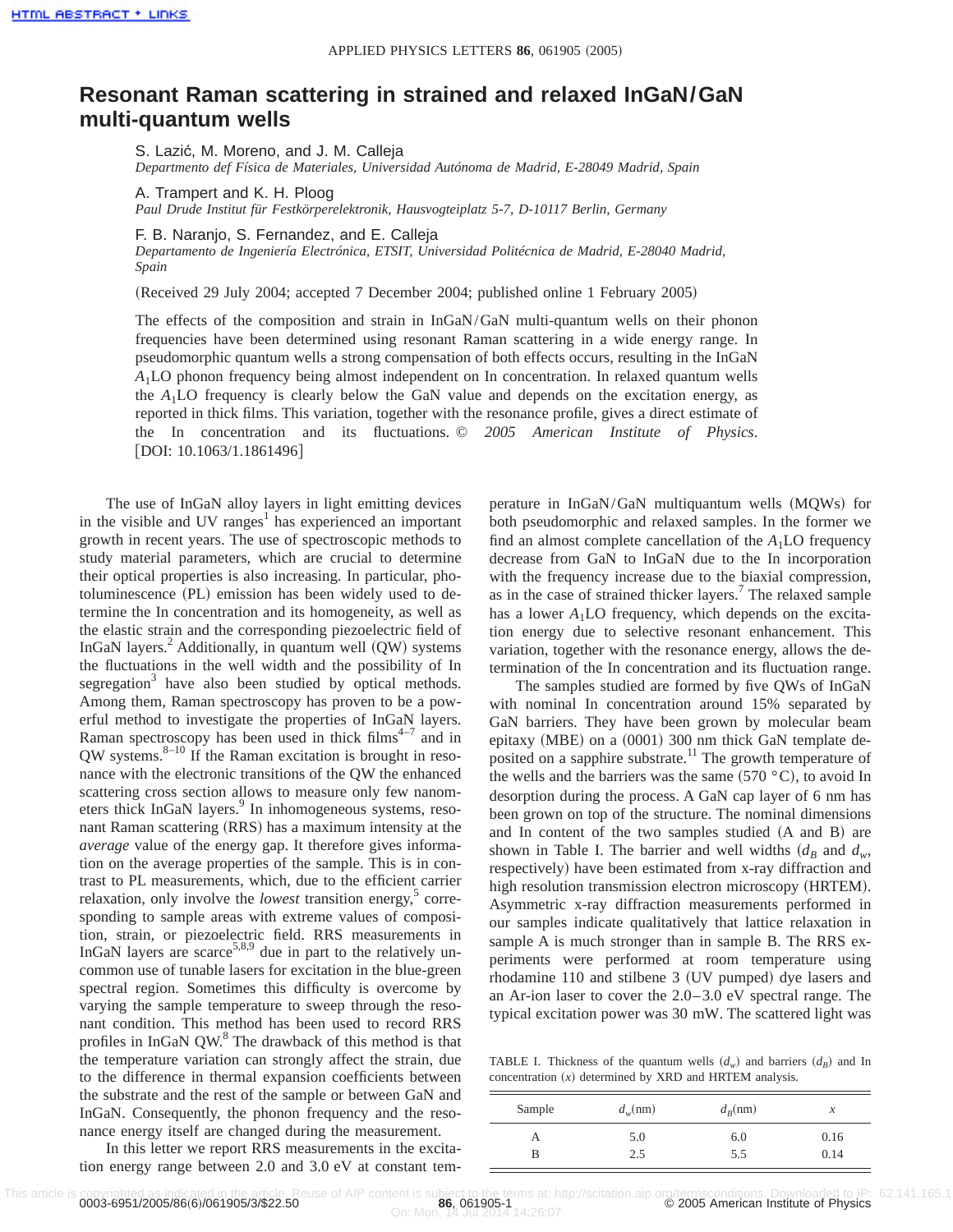

FIG. 1. HRTEM image (after Fourier filtering) of sample B showing the InGaN quantum wells.

dispersed by a double spectrometer and a cooled silicon CCD detector.

The *cross-sectional* HRTEM image of sample B, is shown in Fig. 1. The QWs are clearly visible with contrast variations which are indicative of inhomogeneous In concentration or width fluctuations in the QW layers. The Raman spectra of the two samples are shown in Fig. 2 for different excitation energies. The spectra are normalized to the intensity of the  $E_2$  phonon of GaN at 568 cm<sup>-1</sup>. Sample A [Fig.  $2(a)$ ] displays three peaks in the high frequency side corresponding to the sapphire substrate at  $750 \text{ cm}^{-1}$  (marked with an arrow), the  $A_1$ LO mode of GaN at 735 cm<sup>-1</sup> (vertical dashed line) and the  $A_1$ LO mode of InGaN around 710 cm<sup>-1</sup>. The  $E_2$  phonon of InGaN is not detected, because its nonpolar character strongly reduces its resonant enhancement when compared to the LO modes. The *A*1LO mode of InGaN is considerably broader than the GaN one and its frequency increases with increasing excitation energy. This is a direct consequence of the selective excitation of RRS in sample regions with different In content, as observed in InGaN thick films.<sup>5,8</sup> The spectra of sample B [Fig. 2(b)] excited at high energy show a strong band around  $730 \text{ cm}^{-1}$  corresponding to the *A*1LO mode of InGaN. Its large intensity in spite of the small scattering thickness  $(12.5 \text{ nm})$  indicates an extremely efficient resonant enhancement. In this case the phonon frequency is only  $3-5$  cm<sup>-1</sup> below the GaN value. The expected frequency shift of the *A*1LO phonon for relaxed



FIG. 2. Raman spectra for different excitation wavelengths for (a) samples A and (b) B, respectively. The arrows show the  $E_g$  phonon of the sapphire substrate. The vertical dashed line coincides with the *A*1LO phonon of GaN.



FIG. 3. Frequency of the *A*1LO phonon of InGaN of sample A vs excitation energy.

InGaN with In concentration *x* is  $\Delta \omega_x = -149x$ ,<sup>7</sup> while for biaxial strain the shift is given by:

$$
\Delta \omega_{\rm S} = 2 \left( a_{\lambda} - \frac{C_{13}}{C_{33}} b_{\lambda} \right) \frac{a_{\rm GaN} - a_{\rm InN}}{a_{\rm InN}} x.
$$
 (1)

Using the values of the elastic constants  $C_{13}$  and  $C_{33}$  and the in-plane lattice parameters  $a_{(Ga,In)N}$ , given in Ref. 12, interpolated for  $x=0.15$ , and the phonon deformation potentials  $a_{\lambda}$ =−850 cm<sup>-1</sup> and  $b_{\lambda}$ =−920 cm<sup>-1</sup> (Ref. 13) one obtains  $\Delta \omega_s = 119x$ . For  $x = 0.15$  the total expected shift for pseudomorphic QW is  $\Delta \omega = \Delta \omega_r - \Delta \omega_s = -4.5$  cm<sup>-1</sup>. This value is in agreement with the result of Fig.  $2(b)$ , where such a small shift cannot be detected because the signal is too weak for excitation below 2.7 eV. The frequency shift for relaxed QW amounts  $\Delta \omega_X = -22$  cm<sup>-1</sup>, coinciding with the average value shown in Fig.  $2(a)$ . One can then conclude that sample A is essentially relaxed, while sample B is fully strained, in



This article is Applicible as respectively the arrows show the E<sub>C</sub> phonon of the sapplice to the G<sub>rins</sub> at mission spectra (solid lines) and RRS profiles (dots) of the (a) 62.141.165.1 nonon of GaN.<br>On: Mon, 14 Jul 2014 14:26:07